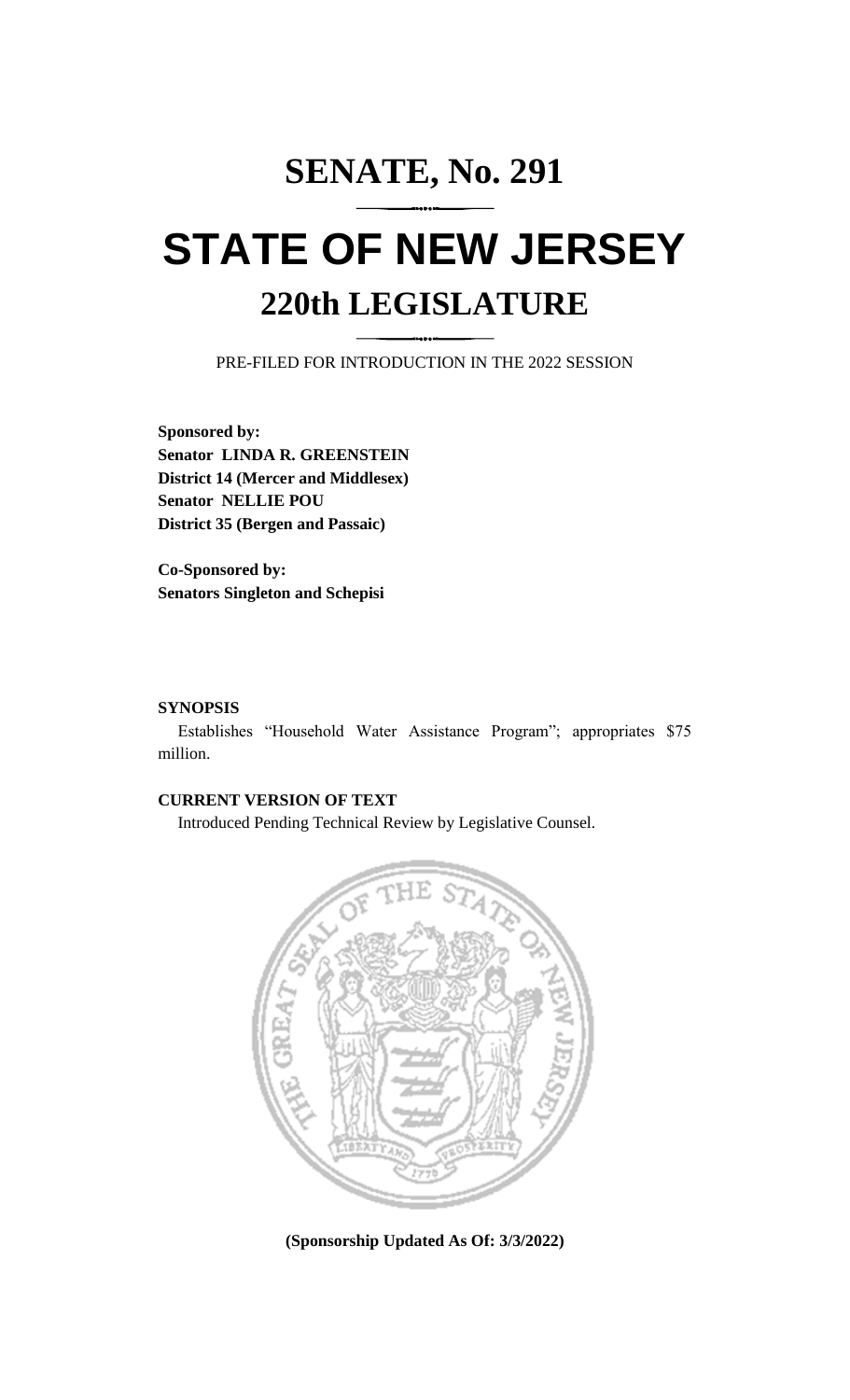$\mathcal{D}_{\mathcal{L}}$ 

 **AN ACT** providing water assistance, sewer assistance, and stormwater utility assistance to low-income households and supplementing Title 52 of the Revised Statutes and making an appropriation. **BE IT ENACTED** *by the Senate and General Assembly of the State of New Jersey:* 9 1. As used in P.L., c. (C. ) (pending before the Legislature as this bill): "Affordable" means, with respect to a household's costs for water services that the household is able to pay for water services that are adequate to meet the household's basic needs while maintaining the ability to pay for other essential costs. "Arrears" means debt owed by a customer of a water system for unpaid water service bills. "Assistance" means financial and other assistance provided to or on behalf of an eligible household to reduce the household's costs of water service. "Board" means the New Jersey Board of Public Utilities. "Commissioner" means the Commissioner of Community Affairs. "Department" means the Department of Community Affairs. "Eligible household" means a household, regardless of federal immigration status of the members of the household that: (1) has an adjusted gross income at or below an amount to be determined by the department, which shall be equal to or greater 28 than 200 percent of the federal poverty guidelines; (2) includes one or more individuals residing in the eligible household who receive or are eligible to receive the following: (a) benefits under part A of title IV of the Social Security Act, 42 U.S.C. s.601 et seq.; (b) supplemental security income payments under title XVI of the Social Security Act, 42 U.S.C. s.1381 et seq.; (c) food stamps under the "Food Stamps Act of 1997," 7 U.S.C. s.2011 et seq.; (d) payments under section 415, 521, 541, or 542 of the title 38, United States Code, or under section 306 of the "Veterans' and Survivors' Pension Improvement Act of 1978," Pub.L. 95-588; (e) payments under the Low Income Home Energy Assistance Program established pursuant to 42 U.S.C. s.8621 et seq.; (f) benefits under the "Universal Service Fund" established pursuant to P.L.1999, c.23 (C.48:3-60); (g) benefits under the "Lifeline Credit Program" established pursuant to P.L.1979, c.197 (C.48:2-29.15 et seq.); (h) benefits under the "Tenants' Lifeline Assistance Program" established pursuant to P.L.1981, c.210 (C.48:2-29.31 et seq.);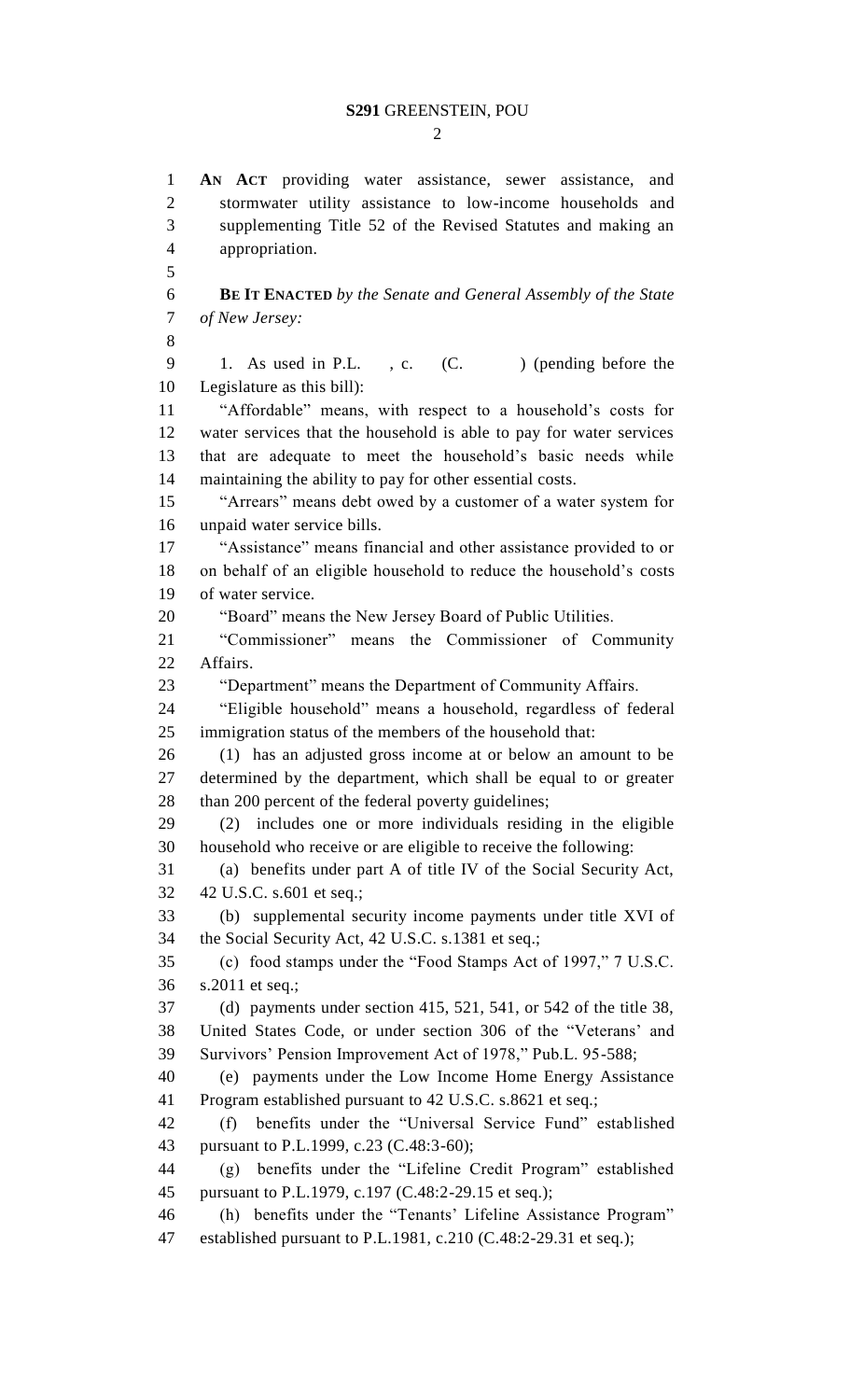(i) protections under the "Winter Termination Program" established pursuant to N.J.A.C.14:3-3A.5; (j) benefits under the "Pharmaceutical Assistance to the Aged and Disabled Program", established pursuant to P.L.1975, c.194 [\(C.30:4D-20 et seq.\)](https://1.next.westlaw.com/Link/Document/FullText?findType=L&pubNum=1000045&cite=NJST30%3a4D-20&originatingDoc=N0B934650E3D111E69190AD5EE994A3E3&refType=LQ&originationContext=document&transitionType=DocumentItem&contextData=(sc.UserEnteredCitation)); or (k) benefits as defined pursuant to section 1 of P.L.1997, c.14 [\(C.44:10-44\)](https://1.next.westlaw.com/Link/Document/FullText?findType=L&pubNum=1000045&cite=NJST30%3a4D-20&originatingDoc=N0B934650E3D111E69190AD5EE994A3E3&refType=LQ&originationContext=document&transitionType=DocumentItem&contextData=(sc.UserEnteredCitation)); or (3) is experiencing temporary financial hardship as defined by the department including but not limited to financial hardship caused by unemployment, illness, medically related expenses, recent death of an immediate family member, a public health emergency as provided in section 2 of P.L.2005, c.222 (C.26:13-2), or a state of emergency pursuant to P.L.1942, c.251 (C.App.A:9-33 et seq.). "Fund" means the Household Water Assistance Fund, established 16 pursuant to section 5 of P.L., c. (C. ) (pending before the Legislature as this bill). "Program" means the Household Water Assistance Program, 19 established pursuant to section 2 of P.L., c. (C. ) (pending before the Legislature as this bill). "Water crisis" means weather-related and supply shortage emergencies and other household water-related emergencies, including but not limited to disconnection of water service for nonpayment, imminent disconnection of service for nonpayment, or other emergency threatening a household's access to safe water service. "Water service" means service provided by a water system. "Water system" includes all of the following: (1) a public community water system, as that term is defined by section 3 of P.L.1977, c.224 (C.58:12A-3); (2) a stormwater utility established pursuant to P.L.2019, c.42 (C.40A:26B-1 et seq.); and (3) an authority, as defined in P.L.1983, c. 313 (C.40A:5A-3), municipal public utility, as defined in P.L.1960, c.169 (C.40A:1-1), or public utility, as defined pursuant to section 1 of P.L.1983, c.78 (C.48:2-13.1), that provides sewer service. 2. a. The Commissioner of Community Affairs, in consultation with the board, shall establish the "Household Water Assistance Program" not later than the first day of the eighth month next 41 following enactment of P.L., c. (C. ) (pending before the Legislature as this bill). The purposes of the program shall be to provide financial and other assistance to or on behalf of eligible households throughout New Jersey to reduce the cost of water services to those households, prevent the disconnection of water service to households due to inability to pay, and restore water service to households disconnected due to inability to pay.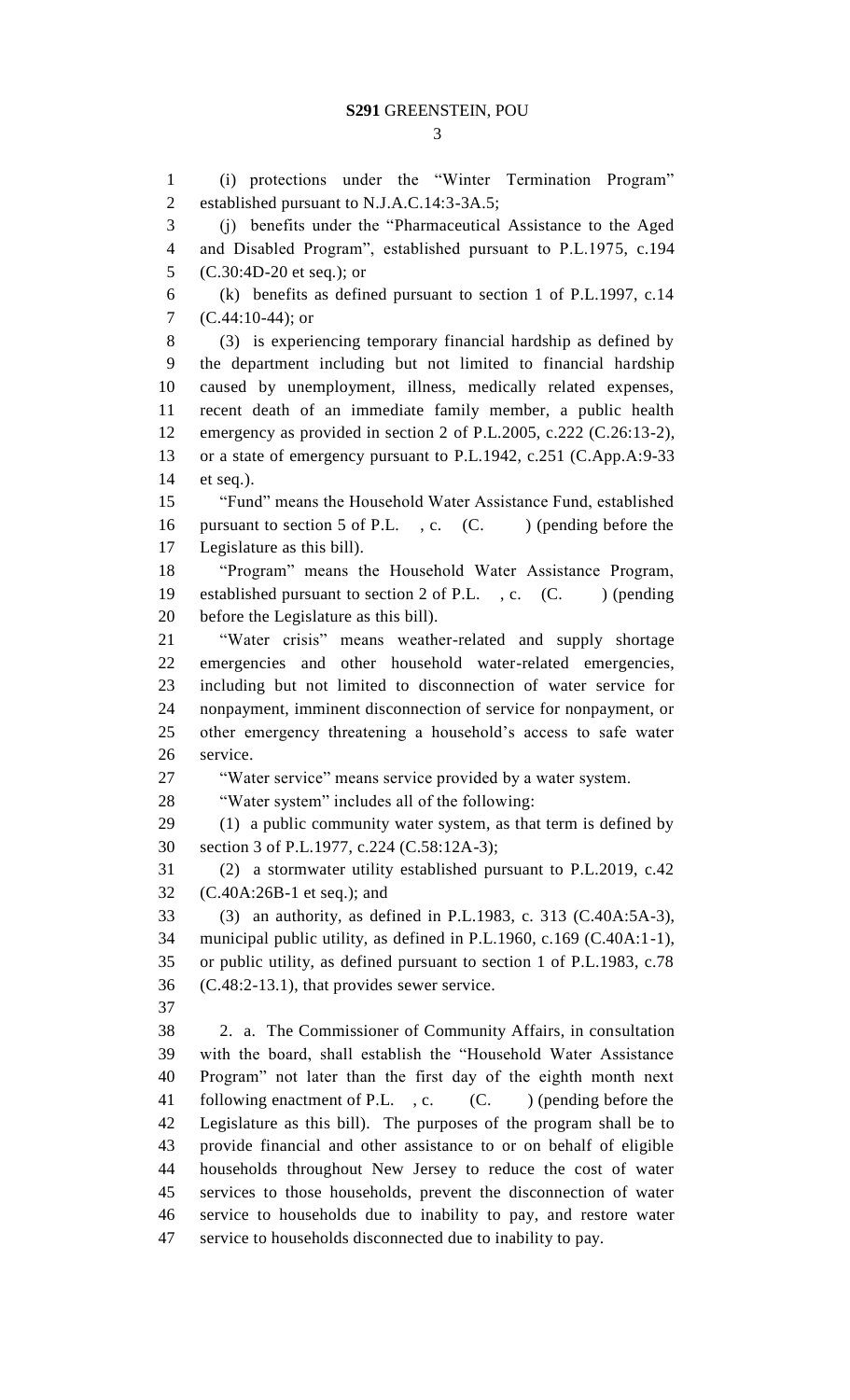b. The program required to be created by this section shall, to the greatest extent possible, ensure that the costs of water services are affordable for all eligible households and shall provide the following types of assistance:

(1) direct assistance;

 (2) assistance to renters and other households who do not receive a bill from a water system but pay other amounts, fees, or charges related to residential water system service;

(3) water crisis intervention assistance;

 (4) water efficiency, leak detection, and plumbing repair measures for eligible households; and

 (5) debt relief for arrears, including arrears accrued prior to implementation of the program.

 c. The program shall also offer short-term financial support to 15 water systems, as defined by section 1 of P.L., c. (C. (pending before the Legislature as this bill) that are not public 17 utilities as defined by section 1 of P.L.1983, c.78 (C.48:2-13) to administer program components, including initial startup costs.

 d. The program may provide financial support to a water system that is not a public utility as defined by section 1 of P.L.1983, c.78 (C.48:2-13) to implement one or more of the solutions proposed in an annual expenditure plan pursuant to paragraph (5) of subsection 23 a. of section 4 of P.L. , c. (C. ) (pending before the Legislature as this bill), provided that the total amount of funds used for this purpose shall not exceed three percent of the program's total annual budget*.*

 e. If the commissioner secures federal funding that may be used to provide assistance under the program prior to the first day of the 29 eighth month next following the enactment of P.L., c. (C.) (pending before the Legislature as this bill), the commissioner shall begin to operate the program on an emergency basis, consistent with any applicable conditions on the State's receipt of such federal funding.

 f. The commissioner shall coordinate the program with any existing assistance programs to the extent practicable.

 g. In developing the program, the commissioner shall consider adapting program design elements of one or more existing low- income energy assistance programs, including the Universal Service Fund and the Low Income Home Energy Assistance Program.

 h.In administering the program, the commissioner shall consult and coordinate with the board and consult with the Household Water Assistance Advisory Group established pursuant to section 3 43 of P.L., c. (C.) (pending before the Legislature as this bill) to develop and publish performance metrics that are disaggregated by utility name, type of water service provided, municipality, and zip code or, to the maximum extent practicable, census tract in lieu of zip code. Performance metrics shall include, but are not limited to, enrollment levels, disconnection of water service for inability to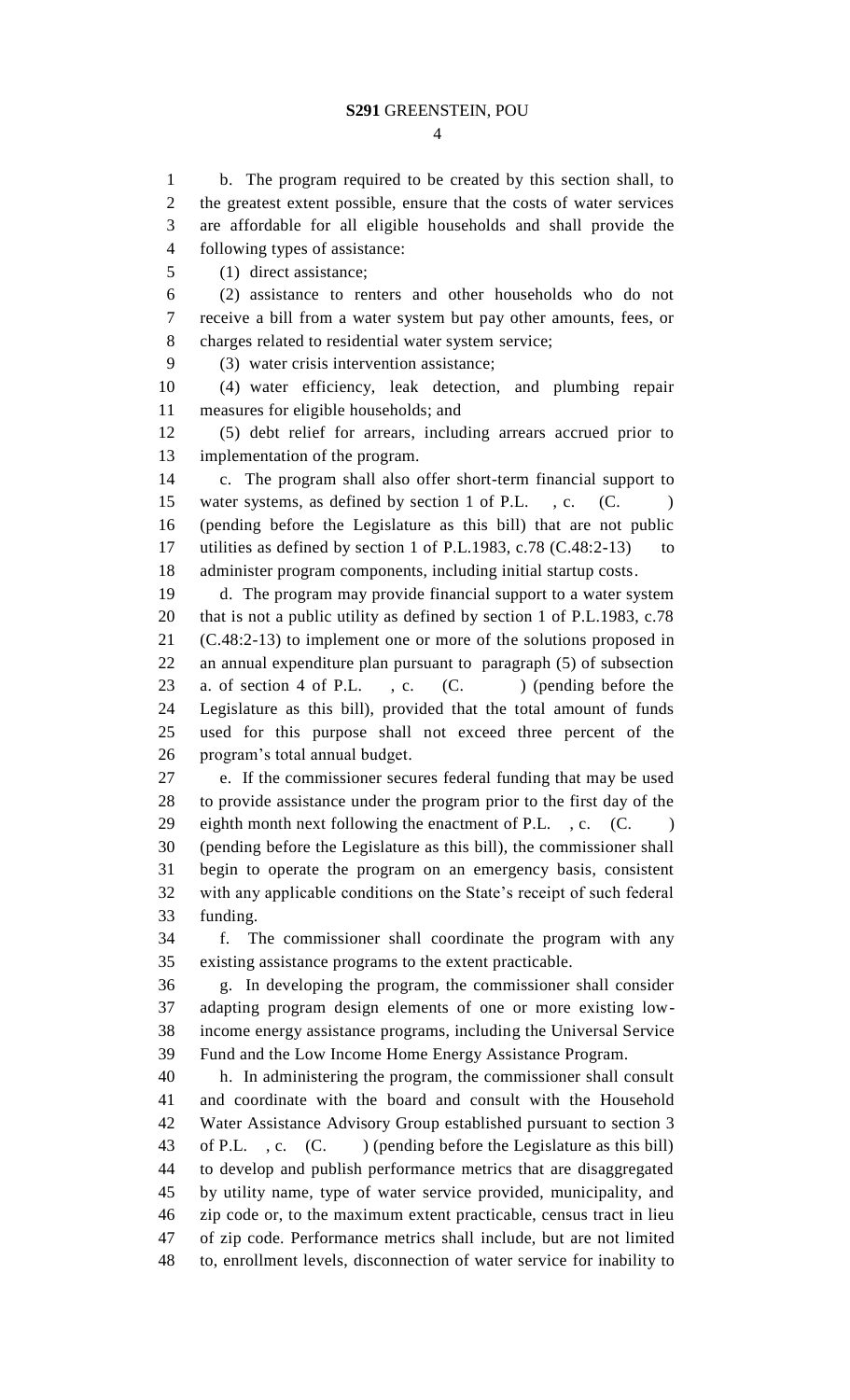pay, and on-time payment levels. The commissioner shall coordinate with the board to collect data to track the performance metrics.

 i. The commissioner shall, as may be necessary, coordinate and consult with other State agencies concerning aspects of the program and resolve disputes as may be necessary.

 3. a. There is established a "Household Water Assistance Advisory Group" to advise the commissioner in the development of the program. The advisory group shall organize no later than 30 11 days after the enactment of P.L., c. (C.) (pending before the Legislature as this bill) and shall include representatives of each of the following entities, to be appointed by the Governor: a public community water system, as defined by section 3 of P.L.1977, c.224 (C.58:12A-3), that is not a public utility as defined by to section 1 of P.L.1983, c.78 (C.48:2-13); a public community water system, as that term is defined by section 3 of P.L.1977, c.224 (C.58:12A-3), that is a public utility as defined by to section 1 of P.L.1983, c.78 (C.48:2-13); a stormwater utility once it is created pursuant to P.L.2019, c.42 (C.40A:26B-1 et seq.); an authority, as defined in P.L.1983, c. 313 (C.40A:5A-3), or municipal public utility, as defined in P.L.1960, c.169 (C.40A:1-1), that provides sewer services; three representatives of non-governmental organizations that work with, represent, or the membership of which is comprised primarily by low-income residents, including at least two community-based organizations; member of the public that is a member of an eligible household; at least one technical assistance provider, such as organizations that support the federal Low-Income Home Energy Assistance Program or other low income utility assistance programs; at least one local agency or non- profit organization that manages multifamily housing serving low- income residents; at least one person with technical expertise in measuring the affordability of water services for households or evaluating or designing programs to improve the affordability of water services or other utility services or households; at least one municipal official appointed by the Governor, upon the recommendation of the New Jersey State League of Municipalities; and at least one county official appointed by the Governor upon the recommendation of the New Jersey Association of Counties.

 b. The commissioner shall consult, coordinate, and collaborate with the advisory group established pursuant to this section on matters related to the development of the program, ongoing matters related to the operation of the program, and the development and adoption of an annual fund expenditure plan developed pursuant to 45 section 4 of P.L., c. (C. ) (pending before the Legislature as this bill).

 c. The failure to establish the advisory group established pursuant to subsection a. of this section shall not delay the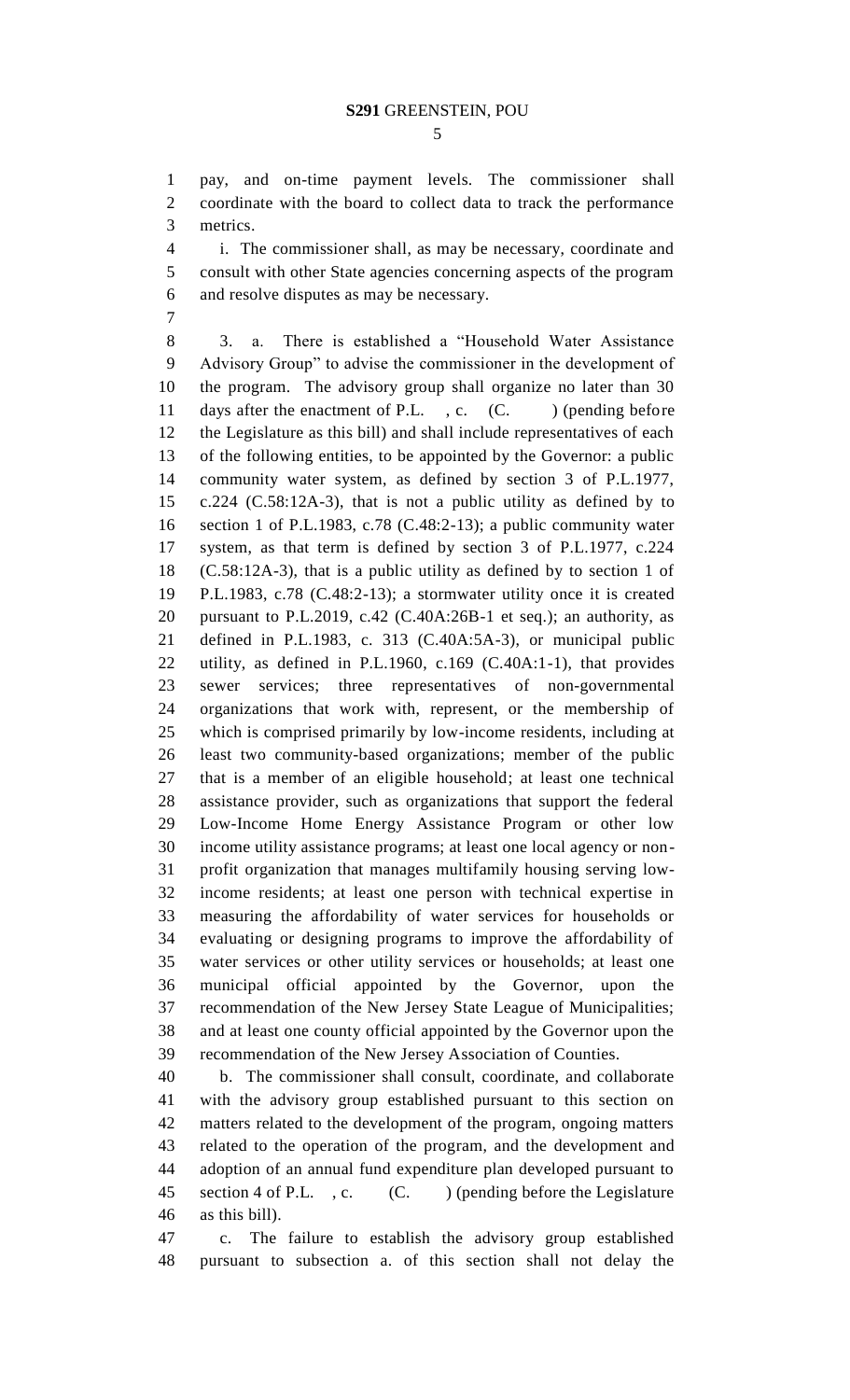establishment and implementation of the program established 2 pursuant to section 2 of P.L., c. (C. ) (pending before the Legislature as this bill). Following a failure to establish the advisory group, the commissioner shall independently consult with the stakeholders described under subsection a. of this section and other existing relevant advisory groups in developing the program and the adoption of an annual fund expenditure plan developed 8 pursuant to section 4 of P.L., c. (C. ) (pending before the Legislature as this bill).

 4. a. The commissioner shall annually adopt an expenditure plan for assistance to be provided under the program through the "Household Water Assistance Fund" created pursuant to section 5 14 of P.L. , c. (C. ) (pending before the Legislature as this bill) after at least one public hearing and opportunity for written public comment on the proposed use and distribution of monies through the fund and a formal opportunity for public comment on a draft expenditure plan.

 The annual expenditure plan shall contain, but not be limited to, the following information:

 (1) identification of key terms, thresholds, criteria, and metrics, and their definitions related to implementation of the program;

 (2) a description of all program elements, how they were selected and prioritized, and how they are coordinated with any other existing assistance programs and other relevant programs listed under the definition of "eligible household" pursuant to 27 section 1 of P.L., c. (C.) (pending before the Legislature as this bill);

 (3) a report of expenditures from the fund established pursuant 30 to section 5 of P.L., c. (C. ) (pending before the Legislature as this bill) for the prior fiscal year and planned expenditures for each element of the program for the current fiscal year;

 (4) an estimate of the number of households eligible for assistance, including those that do not receive a direct bill for water services;

 (5 a section that discusses water service affordability challenges and proposed solutions, in addition to the provision of assistance funded through the program, for improving affordability of water service for households served by water systems. An evaluation of solutions shall include, but not be limited to adoption by water systems or local units of government of:

 (a) policies and programs that help customers reduce arrears, including:

(i) amortization of an unpaid balance;

(ii) participation in an alternative payment schedule;

(iii) partial or full reduction of an unpaid balance;

(iv) temporary deferral of payment of unpaid balance; and

(v) an arrearage management plan;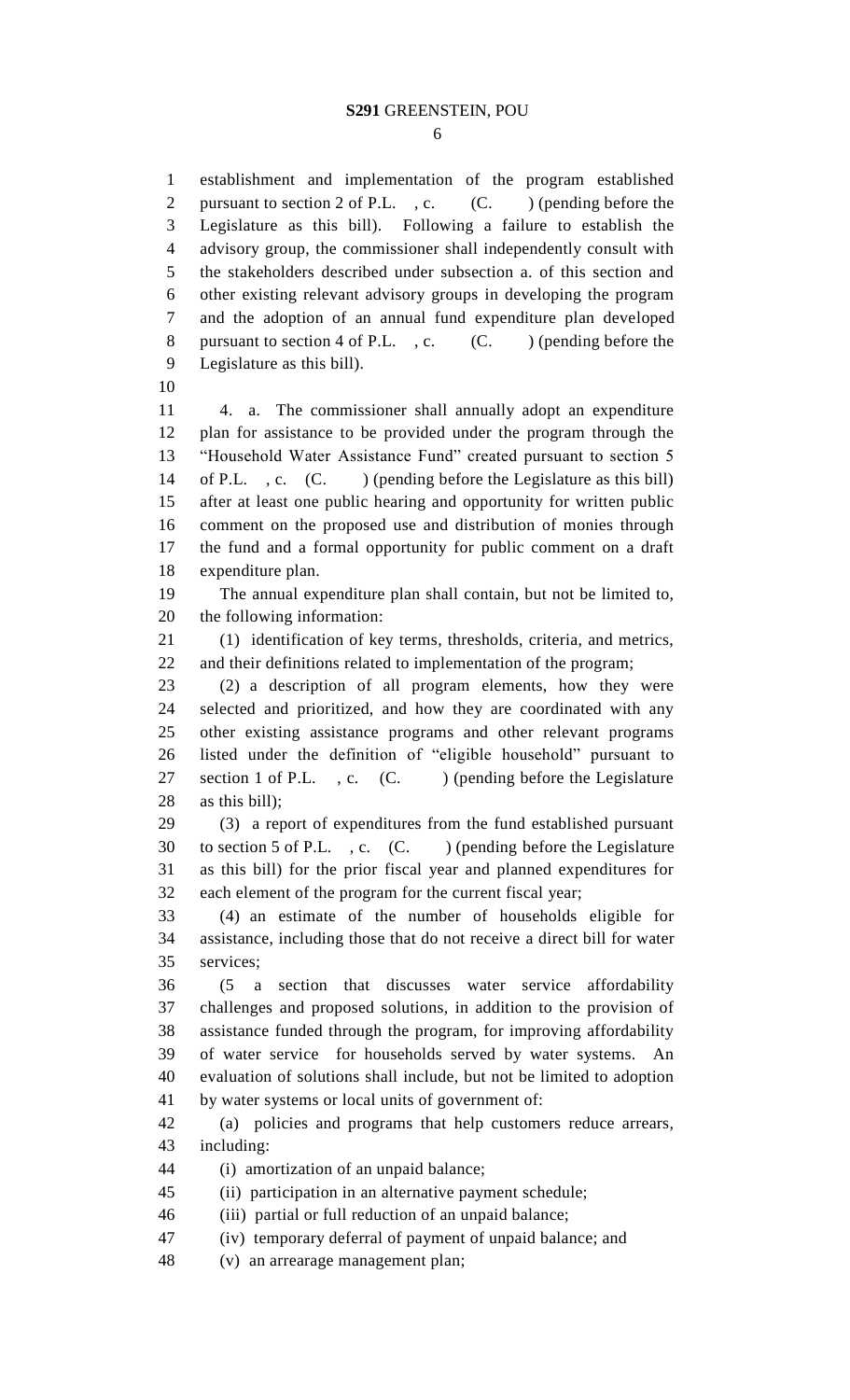(b) low-income discounts; (c) tiered water rates that ensure that households receive at an affordable cost an amount of water service usage sufficient to meet the household's basic needs; (d) percentage of income payment plans that ensure that households receive at an affordable cost an amount of water service usage sufficient to meet the household's basic needs; (e) modification of water system rate schedules to reduce the impact of fixed charges; and (f) other local or regional programs to improve the affordability of water services. (6) methods to ensure timely and meaningful public participation and encourage enrollment in the program; and (7) an estimate of the funding available for the next fiscal year based on the amount available in the fund, anticipated funding needs, other existing funding sources, and other relevant data and information. b. The annual expenditure plan shall identify the funding need of low-income households whose water service costs pose affordability challenges based on metrics developed by the department, in consultation with the board and the Household Water Assistance Advisory Group established pursuant to section 3 of 23 P.L., c. (C. ) (pending before the Legislature as this bill). c. The annual expenditure plan shall include analysis with metrics, including the metrics developed pursuant to subsection h. of section 2 and subsection b. of this section, to evaluate how expenditures from prior fiscal years improved affordability. d. Upon completion of each annual expenditure plan, the commissioner shall submit the plan to the Governor, and to the Legislature, and post the annual expenditure plan on the department's Internet website. 5. a. There is hereby created in the department a separate trust fund, to be used for the exclusive purposes as provided in this section, and which shall be known as the "Household Water Assistance Fund." The fund shall be a non-lapsing fund. All monies appropriated annually by the Legislature, federal and other grants received by the State, and any other monies made available for the purposes of the fund shall be deposited in the fund. Additionally, the department shall seek to maximize any available federal funding which may be used for the purposes of administering this program. The department shall be permitted to utilize annually up to 10 percent of the monies available in the fund for the payment of any necessary administrative costs related to the administration of the program, pursuant to subsection a. of section 2 46 of P.L., c. (C.) (pending before the Legislature as this

bill).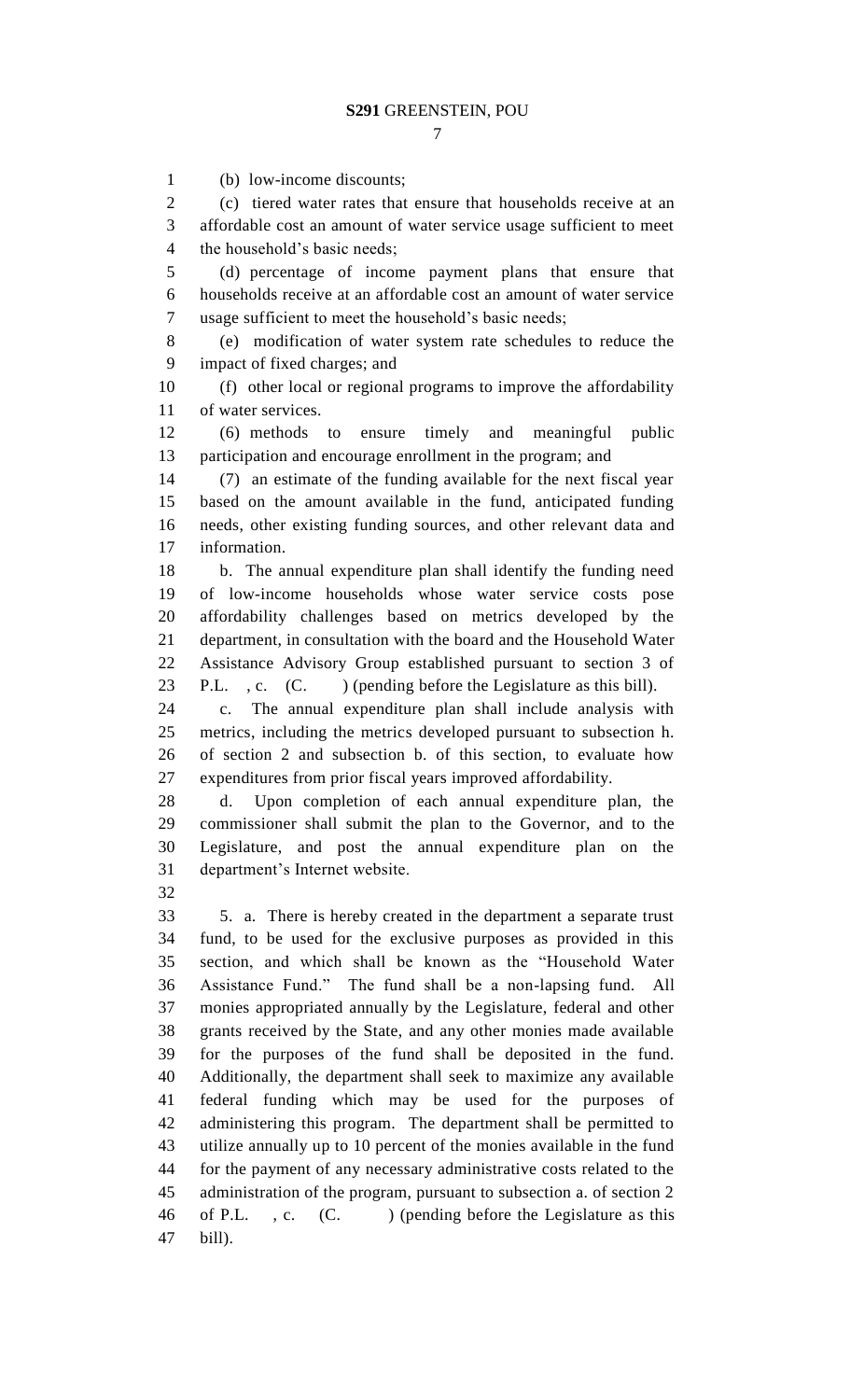b. Monies in the fund shall be used by the department for the purposes provided in subsections b., c., and d. of section 2 of P.L. , c. (C. ) (pending before the Legislature as this bill). c. The department, in consultation with the board, may adopt, pursuant to the "Administrative Procedure Act," P.L.1968, c.410 (C.52:14B-1 et seq.), rules and regulations necessary for the implementation of this act. 6. a. No later than one year after the effective date of P.L. , c. (C. ) (pending before the Legislature as this bill), the board shall establish a mechanism for public utilities, as defined pursuant to section 1 of P.L.1983, c.78 (C.48:2-13), that provide electric or natural gas service to regularly share with the department any relevant data regarding customers currently enrolled in low- income energy assistance programs that is not already in the possession of the department. b. The board and the commission shall ensure the data shared and collected pursuant to this section are subject to existing confidentiality protections provided under State law. 7. a. The commissioner may enter into agreements with municipal public utilities, as defined in P.L.1960, c.169 (C.40A:1- 1) that provide electric or natural gas service, for the purposes of regularly sharing data with the department regarding utility customers enrolled in, or eligible to be enrolled in, affordability programs benefiting low-income households. The agreements may authorize the department to provide data pursuant to this paragraph to water systems for the sole purpose of assisting with the administration of the program. b. The commissioner shall ensure the data shared and collected pursuant to this section are subject to existing confidentiality protections provided under State law. 8. There shall be appropriated to the *"*Household Water Assistance Fund" in the Department of Community Affairs, the sum of \$75,000,000 for the purpose of administering the "Household Water Assistance Program", from the funds provided to the State by the United States government under the "American Rescue Plan Act of 2021," Pub.L. 117-2. 9. This act shall take effect immediately. STATEMENT This bill would require the Commissioner of the Department of Community Affairs, in consultation with the New Jersey Board of Public Utilities (BPU), to establish the "Household Water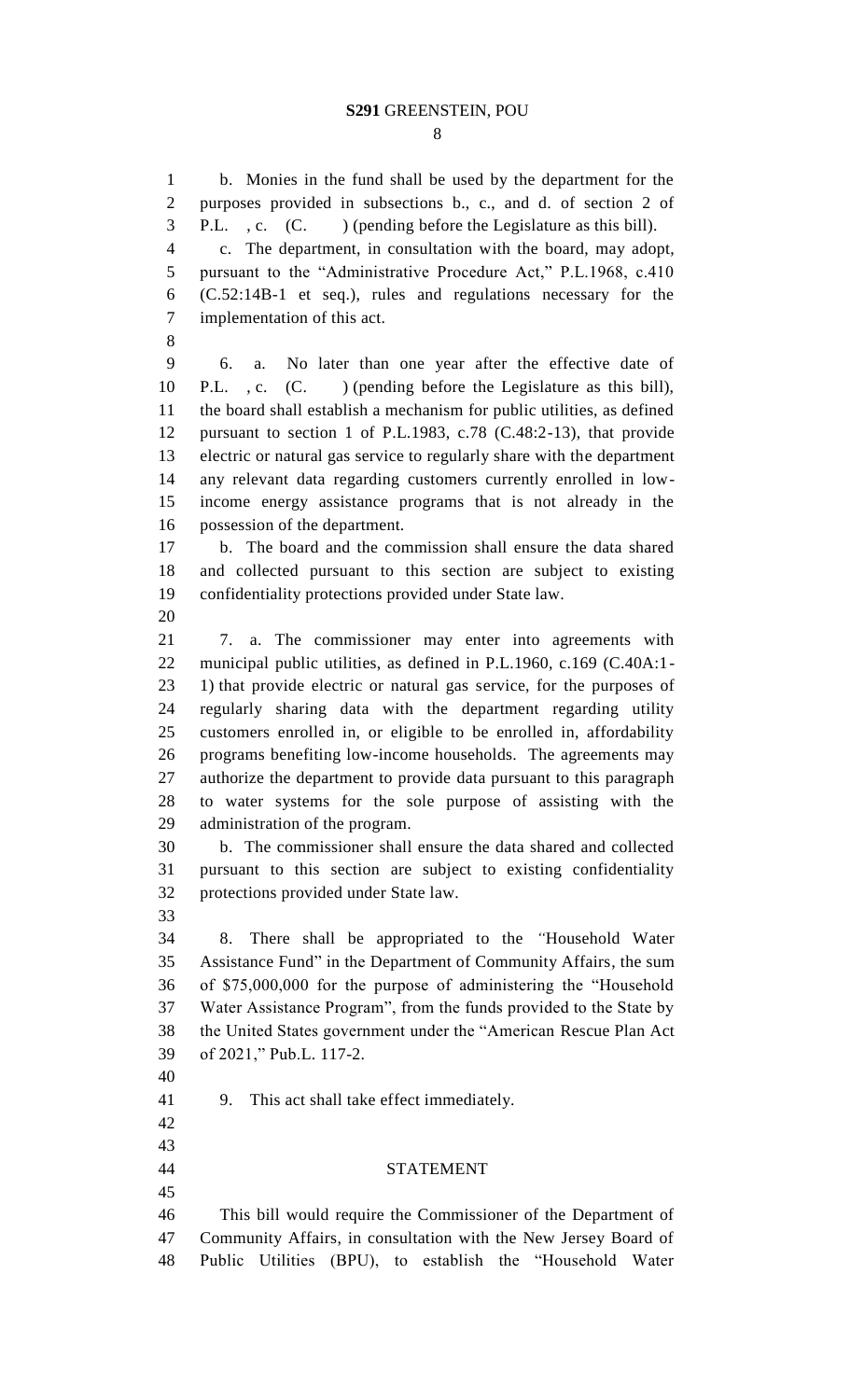Assistance Program" (program). The purpose of the program would be to provide affordability assistance for water, sewer, and stormwater utility services, to eligible households throughout New Jersey. Under the bill, "eligible households" means a household regardless of the federal immigration status of the members of the household that: (1) has an income at or below an adjusted gross income to be determined by the department, which shall be equal to or greater than 200 percent of the federal poverty guidelines; (2) has individuals residing in the eligible household who are receiving the following: (a) Temporary Assistance for Needy Families; (b) Supplemental Security Income payments under title XVI of the Social Security Act; (c) food stamps; (d) payments under section 415, 521, 541, or 542 of the title 38, United States Code, or under section 306 of the "Veterans' and Survivors' Pension Improvement Act of 1978;" or (e) payments under the Low Income Home Energy Assistance Program; (f) benefits under the Universal Service Fund; (g) benefits under the Lifeline Credit Program; (h) benefits under the Tenants' Lifeline Assistance Program; (i) benefits under the Winter Termination Program; (j) benefits under the Pharmaceutical Assistance to the Aged and Disabled program; or (k) benefits as defined under P.L.1997, c.14; or (3) can demonstrate either temporary or ongoing financial hardship according to the department. Additionally, the bill defines "water system" to include all of the following: (1) a public community water system, as that term is defined by section 3 of P.L.1977, c.224 (C.58:12A-3); (2) a stormwater utility established pursuant to P.L.2019, c.42 (C.40A:26B-1 et seq.); and (3) an authority, as defined in P.L.1983, c. 313 (C.40A:5A-3), municipal public utility, as defined in P.L.1960, c.169 (C.40A:1-1), or public utility, as defined pursuant to section 1 of P.L.1983, c.78 (C.48:2-13.1), that provides sewer service. The bill provides that the program would provide the following types of financial assistance: *(*1) direct assistance; (2) assistance to renters and other households who do not receive a bill from a water system but pay other amounts, fees, or charges related to residential water system service; (3) water crisis intervention assistance; (4) water efficiency, leak detection, and plumbing repair

measures for eligible households; and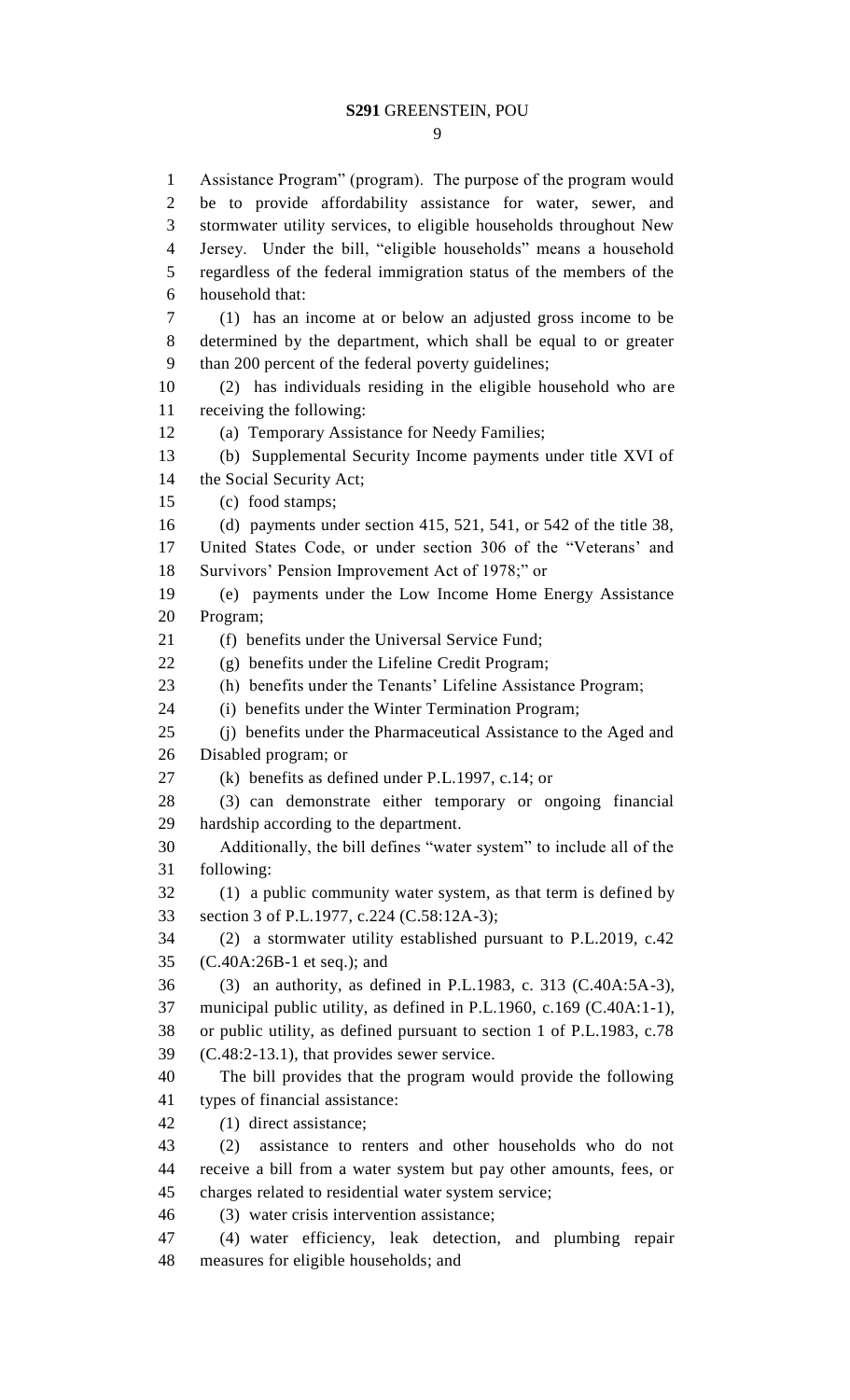(5) debt relief for arrears, including arrears accrued prior to implementation of the program.

 The commissioner is required to coordinate the program with any existing assistance programs and in developing the program, the commissioner would consider adapting elements of one or more existing low-income energy assistance programs, including the Universal Service Fund and the Low Income Home Energy Assistance Program.

 The bill provides that in administering the program, the commissioner is required to consult and coordinate with the New Jersey Board of Public Utilities and the Household Water Assistance Advisory Group to develop and publish performance metrics that are disaggregated by utility name, type of water service provided, municipality, and zip code, which include enrollment levels water shutoffs for inability to pay, and on-time payment levels.

 The bill would establish a "Household Water Assistance Advisory Group" to advise the commissioner in the development of the program. The advisory group would include representatives of each of the following entities, to be appointed by the Governor: a public community water system that is not a public utility; a public community water system that is a public utility; a stormwater utility once created; an authority or municipal public utility that provides sewer services; three representatives of non-governmental organizations; a member from the public that comes from an eligible household; at least one technical assistance provider, such as organizations that support the federal Low-Income Home Energy Assistance Program or other low income utility assistance programs; at least one local agency or non-profit organization that manages multifamily housing serving low-income residents; at least one person with technical expertise in measuring the affordability of water services; at least one municipal official appointed by the Governor, upon the recommendation of the New Jersey State League of Municipalities; and at least one county official appointed by the Governor upon the recommendation of the New Jersey Association of Counties

 The bill provides that the commissioner would be required to consult, coordinate, and collaborate with the advisory group on certain matters.

 The bill would also require the commissioner to annually adopt an expenditure plan for assistance to be provided under the program through the "Water Rate Assistance Fund" (fund) created pursuant to the bill. The fund would be a non-lapsing fund to contain monies appropriated annually by the Legislature, federal and other grants received by the State, and any other monies made available to fund the water affordability assistance required to be provided in the bill. The bill provides that no later than one year after the enactment

of this bill, BPU would be required to establish a mechanism for